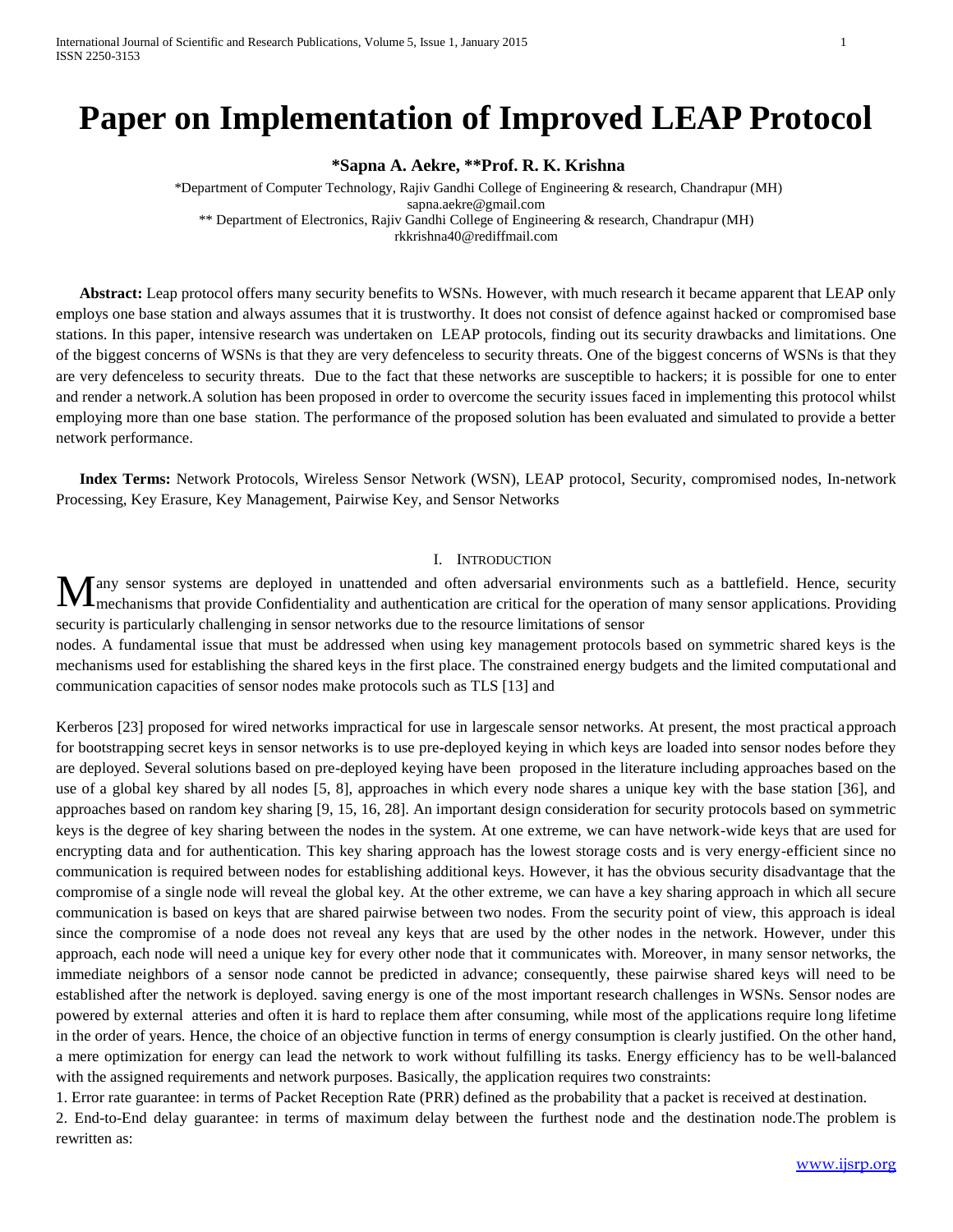Minimize Etot subject to PRR ≥ PRRmin

 $D <$ Dmax.

where the objective function Etot is the total energy consumption of the network, PRRmin is the minimum threshold for the PRR and Dmax is the maximum admitted end-to-end delay.

# **The basic wireless model in ns**

The wireless model essentially consists of the MobileNode at the core,with additional supporting features that allows simulations

of multi-hop ad-hoc networks, wireless LANs etc. The MobileNode object is a split object. The C++ class MobileNode is derived from parent class Node. Refer to Chapter 5 for details on Node. A MobileNode thus is the basic Node object with added functionalities of a wireless and mobile node like ability to move within a given topology,ability to receive and transmit signals to and from a wireless channel etc. A major difference between them, though, is that a MobileNode is not connected by means of Links to other nodes or mobilenodes. In this section we shall describe the internals of MobileNode, its routing mechanisms, the routing protocols dsdv, aodv, tora, puma and dsr, creation

of network stack allowing channel access in MobileNode, brief description of each stack component, trace support and movement/traffic scenario generation for wireless simulations.

#### **Mobilenode: creating wireless topology**

MobileNode is the basic nsNode object with added functionalities like movement, ability to transmit and receive on a channel that allows it to be used to create mobile, wireless simulation environments. The class MobileNode is derived from the base class Node. MobileNode is a split object. The mobility features including node movement, periodic position updates,

maintaining topology boundary etc are implemented in C++ while plumbing of network components within MobileNode itself (like classifiers, dmux , LL, Mac, Channel etc) have been implemented in Otcl.

#### **Creating Node movements**

The mobilenode is designed to move in a three dimensional topology. However the third dimension (Z) is not used. That is the mobilenode is assumed to move always on a flat terrain with Z always equal to 0. Thus the mobilenode has X, Y,  $Z(=0)$  co-ordinates that is continually adjusted as the node moves. There are two mechanisms to induce movement in mobilenodes. In the first method, starting position of the node and its future destinations may be set explicitly. These directives are normally included in a separate movement scenario file.

#### **Network Components in a mobilenode**

The network stack for a mobilenode consists of a link layer(LL), an ARP module connected to LL, an interface priority queue(IFq), a mac layer(MAC), a network interface(netIF), all connected to the channel. These network components are created and plumbed together in OTcl.

**Link Layer** The LL used by mobilenode . The only difference being the link layer for mobilenode, has an ARP module connected to it which resolves all IP to hardware (Mac) address conversions. Normally

for all outgoing (into the channel) packets, the packets are handed down to the LL by the Routing Agent. The LL hands down packets to the interface queue. For all incoming packets (out of the channel), the mac layer hands up packets to the LL which is then handed off at the node\_entry\_point. The class LL is implemented in  $\sim$ ns/ll.{cc,h} and ~ns/tcl/lan/ns-ll.tcl.

**ARP** The Address Resolution Protocol (implemented in BSD style) module receives queries from Link layer. If ARP has the hardware address for destination, it writes it into the mac header of the packet. Otherwise it broadcasts an ARP

query, and caches the packet temporarily. For each unknown destination hardware address, there is a buffer for a single packet. Incase additional packets to the same destination is sent to ARP, the earlier buffered packet is dropped. Once the hardware address of a packet's next hop is known, the packet is inserted into the interface queue.

**Interface Queue** The class PriQueue is implemented as a priority queuewhich gives priority to routing rotocol packets, inserting them at the head of the queue. It supports running a filter over all packets in the queue and removes those with

a specified destination address.

**Mac Layer** Historically, ns-2 (prior to release ns-2.33) has used the implementation of IEEE 802.11 distributed coordination function (DCF) from CMU. Starting with ns-2.33, several 802.11 implementations are available.

**Tap Agents** Agents that subclass themselves as class Tap defined in mac.h can register themselves with the mac object using method installTap(). If the particular Mac protocol permits it, the tap will promiscuously be given all packets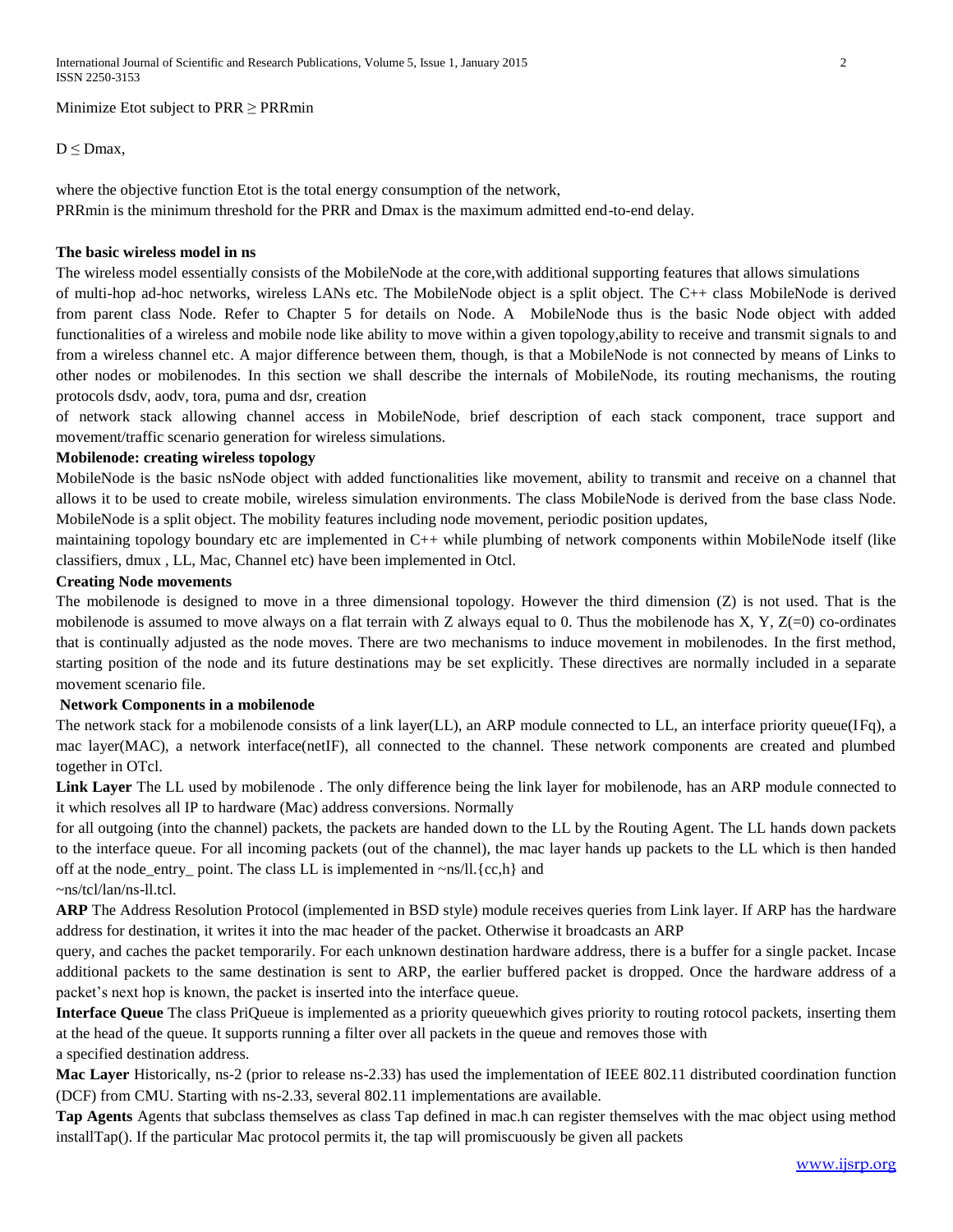International Journal of Scientific and Research Publications, Volume 5, Issue 1, January 2015 3 ISSN 2250-3153

received by the mac layer, before address filtering is done. See ~ns/mac.{cc,h} for class Tapmplementation.

**Network Interfaces** The Network Interphase layer serves as a hardware interface which is used by mobilenode to access the channel. The wireless shared media interface is implemented as class Phy/WirelessPhy. This interface subject

to collisions and the radio propagation model receives packets transmitted by other node interfaces to the channel. The interface stamps each transmitted packet with the meta-data related to the transmitting interface like the transmission power, wavelength etc. This met -data in pkt header is used by the propagation model in receiving network interface

to determine if the packet has minimum power to be received and/or captured and/or detected (carrier sense) by the receiving node. Themodel approximates the DSSS radio interface for network interface implementations.

**Radio PropagationModel** It uses Friss-space attenuation (1/r2) at near distances and an approximation to Two ray Ground (1/r4) at far distances. The approximation assumes specular reflection off a flat ground plane. for implementation.

**Antenna** An omni-directional antenna having unity gain is used by mobilenodes. See ~ns/antenna.{cc,h} for implementation details.

## II. DIFFERENT MAC LAYER PROTOCOLS FOR MOBILE NETWORKING

## **802.11MAC protocol**

Historically, ns-2 (prior to release ns-2.33) has used the implementation of IEEE 802.11 distributed coordination function (DCF) from CMU. Starting with ns-2.33, several 802.11 implementations are available.

## **Preamble based TDMA protocol**

this works is still at a preliminary stage, some practical issues, such as: contention in the preamble phase and time slot reuse in a multi-hop environment are not considered. Unlike contention basedMAC protocol (802.11, for example), a TDMAMAC protocol allocates different time slots for nodes

to send and receive packets. The superset of these time slots is called a TDMA frame.

# **Different types of Routing Agents in mobile networking**

The five different ad-hoc routing protocols currently implemented for mobile networking in nsare dsdv, dsr, aodv, tora and puma.

### **DSDV**

In this routing protocol routing messages are exchanged between neighbouring mobilenodes (i.e mobilenodes that are within range of one another). Routing updates may be triggered or routine. Updates are triggered in case a routing information from

one of t he neighbours forces a change in the routing table. A packet for which the route to its destination is not known is cached while routing queries are sent out. The pkts are cached until route-replies are received from the destination. There is a maximum buffer size for caching the pkts waiting for routing information beyond which pkts are dropped.

All packets destined for the mobilenode are routed directly by the address dmux to its port dmux. The port dmux hands the packets to the respective destination agents. A port number of 255 is used to attach routing agent in mobilenodes. The

mobilenodes al so use a default-target in their classifier (or address demux). In the event a target is not found for the destination in the classifier (which happens when the destination of the packet is not the mobilenode itself), the pkts are handed to the

default-ta rget which is the routing agent. The routing agent assigns the next hop for the packet and sends it down to the link layer. The routing protocol is mainly implemented in C++.

# **DSR**

SRNode is different from the MobileNode. The SRNode's entry\_ points to the DSR routing agent, thus forcing all packets received by the node to be handed down to the routing agent. This model is required for future implementation of piggy-backed routing information on data packets which otherwise would not flow through the routing agent.

The DSR agent checks every data packet for source-route information. It forwards the packet as per the routing information. Incase it doesnot find routing information in the packet, it provides the source route, if route is known, or caches the packet

and sends out route queries if route to destination is not known. Routing queries, always triggered by a data packet with no route to its destination, are initially broadcast to all neighbours. Route-replies are send back either by intermediate nodes or

the destination node, to the source, if it can find routing info for the destination in the route-query. It hands over all packets destined to itself to the port dmux. In SRNode the port number 255 points to a null agent since the packet has already been processed by the routing agent.

# **TORA**

Tora is a distributed routing protocol based on "link reversal" algorithm. At every node a separate copy of TORA is run for every destination. When a node needs a route to a given destination it broadcasts a QUERY message containing the address of the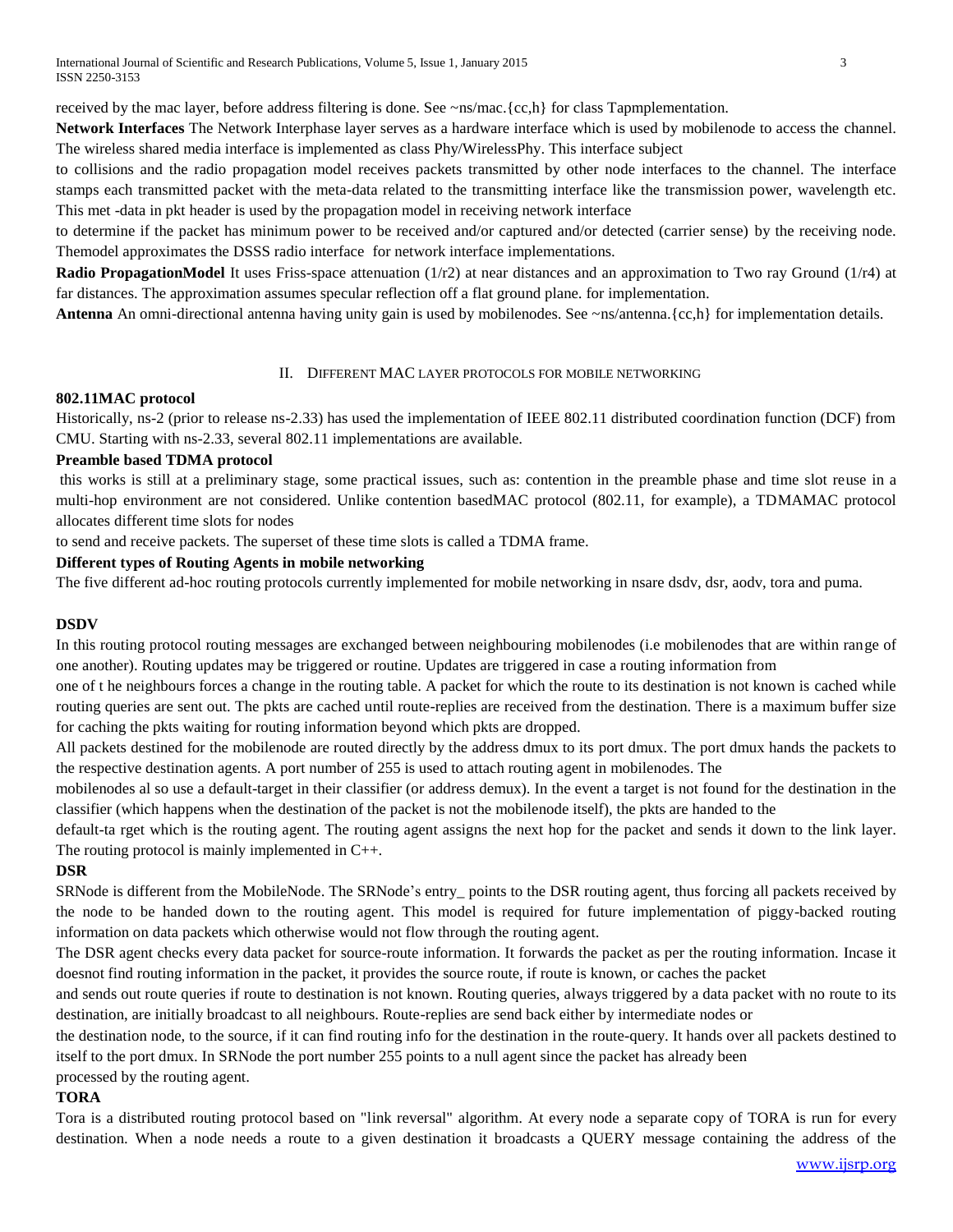destination for which it requires a route. This packet travels through the network until it reaches the destination or an intermediate node that has a route to the destination node. This recepient node node then broadcasts an UPDATE packet listing its height wrt the destination. As this node propagates through the network each node updates its height to a value

greater than the height of the neighbour from which it receives the UPDATE. This results in a series of directed links from the node that originated the QUERY to the destination node. If a node discovers a particular destination to be unreachable it sets

a local maximum value of height for that destination. Incase the node cannot find any neighbour having finite height wrt this destination it attempts to find a new route. In case of network partition, the node broadcasts a CLEAR message that resets all

routing states and removes invalid routes from the network. TORA operates on top of IMEP (Internet MANET Encapsulation Protocol) that provides reliable delivery of route-messages and informs the routing protocol of any changes of the links to its neighbours. IMEP tries to aggregate IMEP and TORA messages into a single packet (called block) in order to reduce overhead. For link-status sensing and maintaining a list of neighbour nodes, IMEP sends out periodic BEACON messages which is answered by each node that hears it by a HELLO reply message.

# **AODV**

AODV is a combination of both DSR and DSDV protocols. It has the basic route-discovery and route-maintenance of DSR and uses the hop-by-hop routing, sequence numbers and beacons of DSDV. The node that wants to know a route to a given

destination generates a ROUTE REQUEST. The route request is forwarded by intermediate nodes that also creates a reverse route for itself from the destination. When the request reaches a node with route to destination it generates a ROUTE REPLY

containing the number of hops requires to reach destination. All nodes that participates in forwarding this reply to the source node creates a forward route to destination. This state created from each node from source to destination is a hop-by-hop state

### and not the entire route as is done in source routing. **PUMA**

The Protocol for Unified Multicasting Through Announcements (PUMA) is a distributed, receiver initiated, mesh based multicast routing protocol. By default, the first receiver in a multicast group acts as the core (i.e., rendezvous point) for that particular group. PUMA uses a simple and very efficient control message, a multicast announcement, to maintain the mesh. Besides that, multiple meshes can be compiled into a single announcement bucket. PUMA does not require any unicast protocol, and all transmissions are broadcasts. Even though broadcast transmissions are unreliable, the mesh itself introduces some redundancy, and because the mesh includes only groupmembers and the nodes interconnecting them, broadcasts remain

scoped within the mesh. As a multicast announcement propagates throughout the mesh, nodes learn the shortest path to the core. This way, data packets can be quickly routed to the core. On its way toward the core, two things can happen to a data packet: (a) the packet goes all the way until it reaches the core, or (b) a mesh member is hit before reaching the core. Anyway, once a data packet reaches the mesh, the packet propagates only inside the mesh. The core is not a single point of failure, because when the core fails a group member quickly takes the core role.

# **M-DART**

The Multi-Path Dynamic Addressing Routing (M-DART) is a routing protocol for ad hoc networks with the following features:

- proactive, every node keeps information about the available routes;
- multi-path, every node tracks redundant routes to face with topology changes;
- hierarchic, the routing overhead is reduced with a logarithmic factor;

• DHT-based, since a DHT is used at the network layer.

The M-DART extends the DART protocol, first proposed by J. Eriksson, M. Faloutsos and S. Krishnamurthy. The ns-2 implementation has been extensively tested for ad hoc networks up to 4096 nodes. The ./mdart/example/ folder contains an example of static ad hoc network scenario used for the results published in M. Caleffi, L. Paura, "On Reliability of Dynamic Addressing Routing Protocols in Mobile Ad Hoc Networks", accepted for publication in the special issue on "Architectures and Protocols forWirelessMesh, Ad Hoc, and Sensor Networks" ofWireless Communications andMobile Computing, 2010.

# **III.** HARDWARE TECHNOLOGIES

A sensor network is an embedded system, or rather a digital system committed to specific duties. Each node consists of a sensor board and a programming board [8]. The sensor board could be differentiated by the specific kind of sensor: light, temperature, humidity, but also distance tracking or GPS receiver. The programming board supplies wireless between a node and a base station (PC). The benchmark is the IEEE 802.15.4 radio standard, with low data rate (around 250 kbps). A node is equipped with a icrocontroller (8-16 bit) and low storage memories.

**NS2 platform**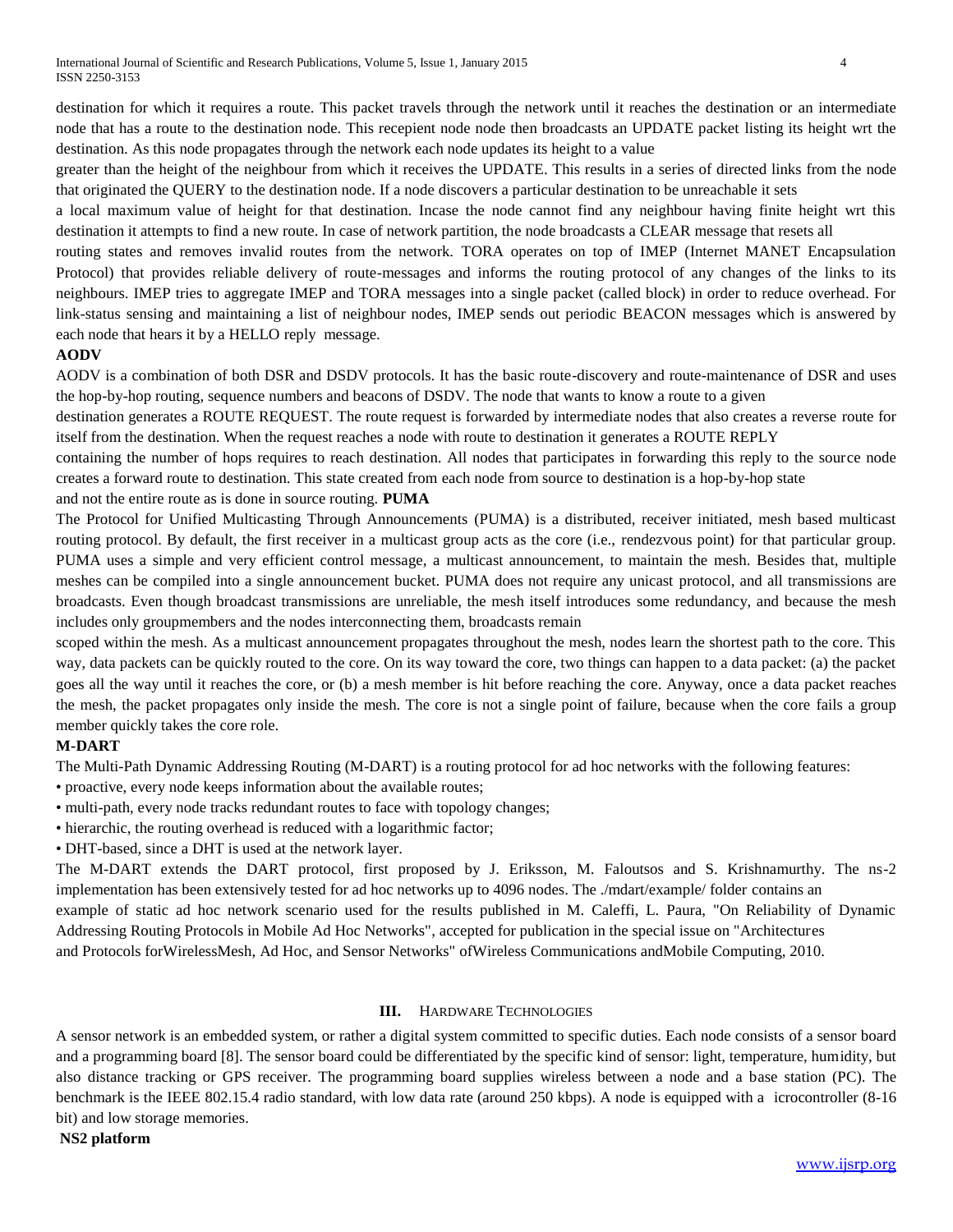International Journal of Scientific and Research Publications, Volume 5, Issue 1, January 2015 5 ISSN 2250-3153

**NS2** is a node platform for low power and high data-rate sensor network applications designed with the dual goal of fault tolerance and development ease [29]. Designed at the University of California, Berkeley, it is the successor of the popular TelosA and TelosB research platforms. The Tmote Sky platform offers vertical integration between the hardware and the TinyOS operating system. The Tmote Sky module has integrated sensors, radio, antenna, microcontroller and programming capabilities. The low power operation of the module is due to the low power TI MSP430 microcontroller. This 16-bit RISC processor features low active and sleep current consumption. In order to minimize power consumption, the processor in sleep mode during majority of the time, wakes up as fast as possible to process, then returns to sleep mode again. Tmote Sky provides an easy-to-use USB protocol from FTDI to communicate with the host computer for programming, debugging and data collection. It features the Chipcon CC2420 radio for reliable wireless communications [32], which is high configurable for many applications with the default radio setting providing IEEE 802.15.4 [22] compliance. The radio provides fast data rate and robust signal. It is controlled by the microcontroller through the SPI port and can be shut off for low power duty cycled operation. Tmote Sky's internal antenna is an Inverted-F microstrip design, with a pseudo mnidirectional pattern that may attain 50 meter range indoors and up to 125 meter range outdoors. The picture in Fig. 4.1 shows a Tmote Sky platform, compared in size with a Swedish coin.

#### IV. SOFTWARE TECHNOLOGIES

The link between hardware platform and software equipment is stricter than the other technologies, because of the particular resource constraints (e.g. low power onsumption, reduced memory). It follows the demand of specific ad hoc software technologies. Hence, operating systems for WSN nodes are typically less complex than general-purpose operating systems. In general operating systems in WSNs should fulfill these requirements:

• Robustness: once deployed, a sensor network must work unattended for months or years;

• Low resource usage: sensor network nodes include very small RAM, and run off batteries;

• Multiple service implementation: applications should be able to choose between various implementations;

• Adaptability to evolutions: mote hardware is in constant evolution; applications and most system services must be portable across hardware generations;

• Adaptability to application requirements: applications have very different requirements in terms of lifetime, communication, sensing, etc.

On the other side, they do not require interactivity in the same way as applications for PCs and the operating system does not need to include support for user interfaces.

#### • **Storage**

Nonvolatile storage is used in WSNs for logging, configuration parameters, files, and program images. Several different kinds of Flash memory are used with different interfaces and different protocols. Lower-layer TinyOS components provide a block storage abstraction for various Flash chips and platform configurations, with one or more application-level data services provided on this substrate.

#### **Time Synchronization and Network Initialization**

Time synchronization is a critical issue in distributed WSN. The TDMA-based MAC component imposes a strict synchronization between clusters, while the slotted CSMA component requires robustness against clock drift between nodes inside a cluster.

# **Token Passing Procedure**

implements a token passing procedure that:

• ensures synchronization between nodes and clusters;

- allows initializing and self configuring to the optimal working point;
- allows for the addition of new nodes.

A token is a particular message that carries the information on the duration of a TDMA-slot and a TDMA-cycle, the transmitting and receiving schedule of a TDMA-cycle, a synchronization message carrying the current execution state of the TDMA-cycle. The Controller has all the information to calculate the optimal set of parameters, consequently, it is able to generate a token before the network starts operating. The network initialization algorithm works as follows:

1. When the network starts, all nodes are awake and listening. Nodes remain in this state and cannot transmit before receiving the token.

2. The Controller multi-casts the token to all nodes of one of the connected clusters. In general this is the first in the scheduling table. In the reference example (Fig. 3.1), assume the selected cluster is the cluster 4.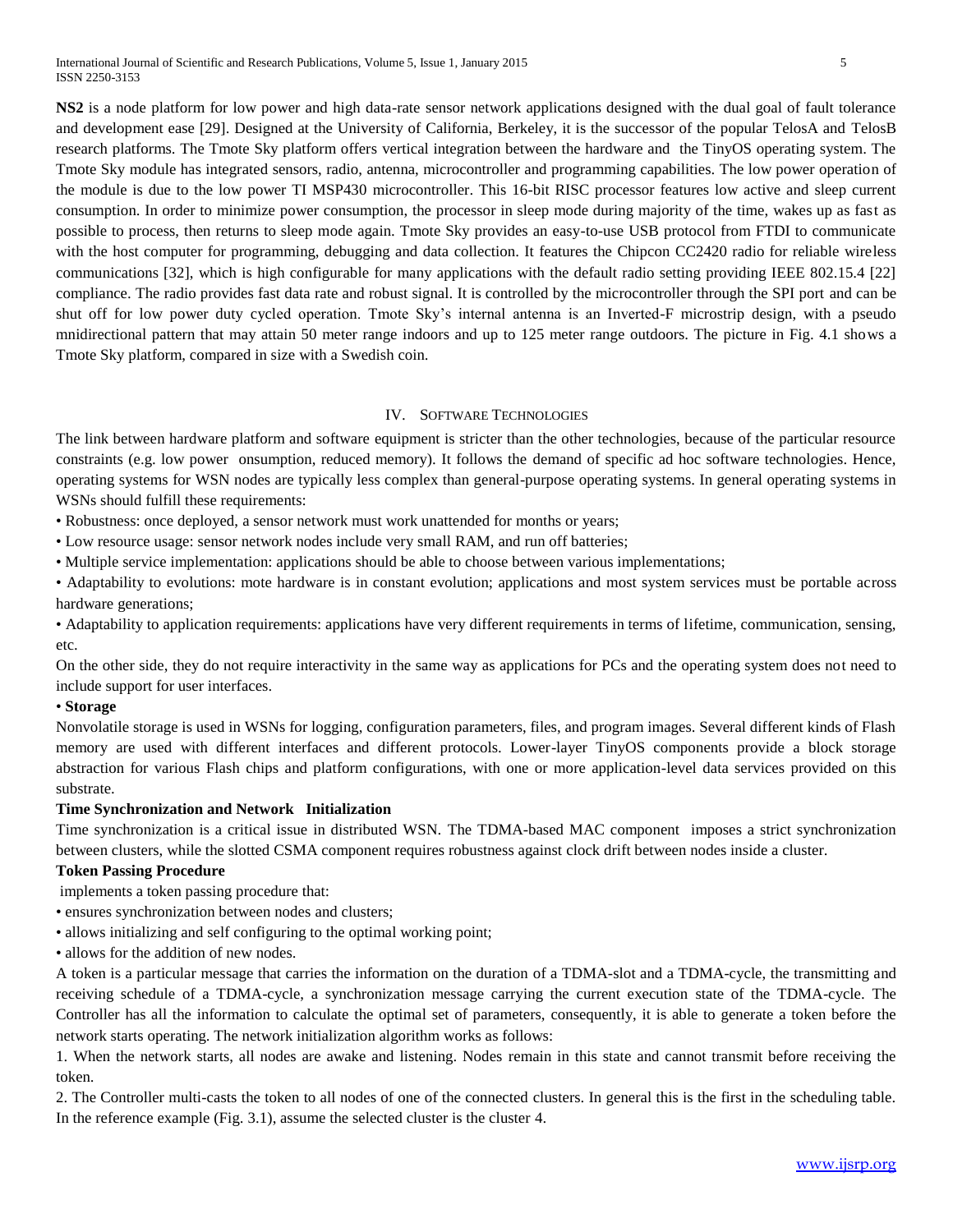International Journal of Scientific and Research Publications, Volume 5, Issue 1, January 2015 6 ISSN 2250-3153

3. Nodes of the selected cluster read the information on scheduling and duration of TDMA-slot and TDMA-cycle. Moreover, each node acquires the information about the global time and launches periodic timers for CSMA and TDMA slots. In the meantime, a random back-off timer starts for each node before sending an acknowledgement.

4. The first node that expires the back-off time sends the acknowledgement to the Controller and becomes the token forwarder. Then, all nodes in the cluster go to sleep.

5. At the beginning of the second TDMA-slot the token forwarder wakes up and immediately multi-casts the token to all nodes in the next cluster (i.e. cluster 2).

6. With the same random acknowledgement-based scheme, a node is elected token forwarder for nodes in the following cluster (i.e. cluster 1).

7. After the first branch of the routing tree is explored, the Controller sends a token to cluster 5, the new branch is explored, and so on. Information about routing and TDMA-slot duration needs also to be updated during the network operation. Hence, the Controller periodically performs a token refreshing procedure. It is a critical phase because the Controller needs to ensure that all nodes in the network receive the new token. First, all nodes should be in listening state and, moreover, when the token is forwarded along the network, the scheduled packet transmission has to be interrupted, to avoid collisions. If the frequency of token refreshing is high, the response of the protocol to variation in the surrounding conditions is faster and the adaptability

increases. On the other side, the procedure is costly in terms of energy consumption. In our implementation, we do not consider strict requirements on the protocol adaptability, while the minimum energy consumption is fundamental. We think that a suitable choice of the refreshing period is 20 TDMA-cycles. Nodes are informed by the Controller about the refreshing period through the first token passing. We can also suppose that the Controller can modify this value and update it during each token refreshing, according to the network behavior.

## V. CONCLUSION

The achieved objectives of this research can be resumed, referring to different levels. Regarding theoretical aspects, we provided a survey on the applications and the design of cross-layer protocols on WSNs. We focused the attention on Improved LEAP protocol, a semi-random protocol for clustered wireless sensor networks,proposed in its first formulation in paper [1]. Improved LEAP satisfies system level requirements on packet delay and successful transmission probability while minimizing energy consumption. Improved LEAP is characterized by a mathematical model that allows for cross-layer optimization without the need for extensive simulations. We enhanced the optimization problem, including a mathematical analysis of the PRR. The main advantage is the possibility of an online optimization, which considers the actual dynamics in the network. The major part of the work concerned the implementation of Improved LEAP , using ns2. The protocol allows the network to get excellent performance for low data rate transmissions, ensuring low average node duty cycle,which yields a long network lifetime.

#### **References**

[1] A. Bonivento, C. Fischione, A. Sangiovanni-Vincentelli, F. Graziosi,F. Santucci: SERAN: A Semi Random Protocol Solution for Clustered

Wireless Sensor Networks, MASS '05, November 2005.

[2] A. Bonivento, C. Fischione, F. Pianegiani, A. Sangiovanni-Vincentelli:System Level Design for Clustered Wireless Sensor Networks, IEEE

Transactions on Industrial Informatics, Vol. 3, No. 3, August 2007

[3] A. Bonivento, C. Fischione, A. Sangiovanni-Vincentelli: Randomized Protocol Stack for Ubiquitous Networks in Indoor Environment. Proceedings of Consumer Communication and Network Conference (CCNC),Las Vegas, January 2006.

[4] A. Bonivento: Platform Based Design for Wireless Sensor Networks. PhD Thesis, UC Berkeley, 2007.

[5] P.G. Park: Protocol Design of Sensor Networks for Wireless Automation. MSc Thesis, KTH Stockholm, 2007.

[6] P.G. Park, C. Fischione, A. Bonivento, K.H. Johansson, A. Sangiovanni-Vincentelli: Breath: a Self-Adapting Protocol for Wireless Sensor Net-

works. Accepted paper at IEEE SECON 2008, San Francisco US, June2008.

[7] D. Culler, D. Estrin, M. Srivastava: Overview of Sensor Networks, IEEEComputer Society, August 2004.

[8] L. Pomante: Wireless Sensor Networks, Seminar in Wireless Communications - University of L'Aquila, March 2007.

[9] J.N. Al-Karari, A.E. Kamal: Routing Techniques in Wireless Sensor Networks: A Survey, IEEE Wireless Communications, December 2004.